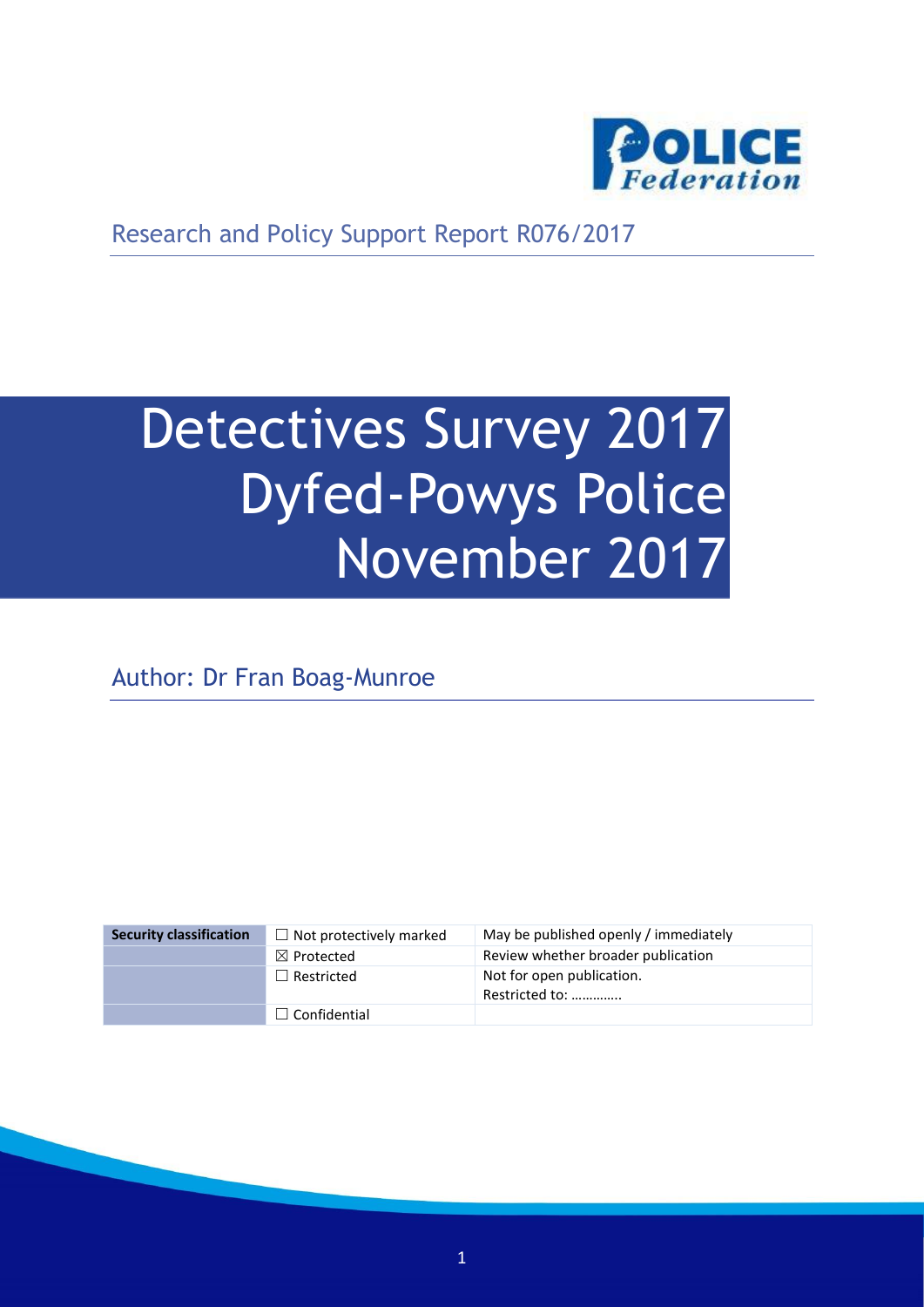#### **INTRODUCTION**

This report provides a summary of responses to the PFEW National Detectives Survey received from respondents in Dyfed-Powys Police in 2017.

Some of the questions asked in this year's survey were the same as in the 2015 National Detectives Survey; this allowed us to monitor any changes since the last time the survey was conducted. Other questions were new to 2017, to be able to look in more detail at the context in which detectives are currently working.

Where appropriate, details of average responses for the police service as a whole are also presented, differences between the national and local responses have not been tested statistically and therefore any differences reported are for guidance only and must be treated with caution.

#### **RESPONSE RATE AND RESPONDENTS**

The National Detectives Survey 2017 opened on 1st September 2017 and closed on 24th September 2017. During this time, detective officers were invited to attend via the Police Federation's National Membership Database, as well as via local Joint Branch Boards and the National Detectives Forum mailing list.

**77 responses were received from detectives in Dyfed-Powys Police**. There is still no accepted measure of the total number of detectives in England and Wales. It is therefore not possible to calculate a definitive response rate for the survey as a proportion of the total number of detectives. However, for comparison the number of responses received within Dyfed-Powys Police was higher than when this survey was last conducted in 2015, when 31 responses were received.

#### **IMPACT OF SERVICE CUTS**

**40% of respondents within Dyfed-Powys Police said that service cuts have had a major impact on their morale**; this was lower than the national average, where 56% detectives said that service cuts have had a major impact upon their morale.

In addition, **16% of respondents within Dyfed-Powys Police said service cuts have had a major impact upon their physical health and wellbeing, whilst 11% said that service cuts have had a major impact upon their mental health and wellbeing**. For comparison, in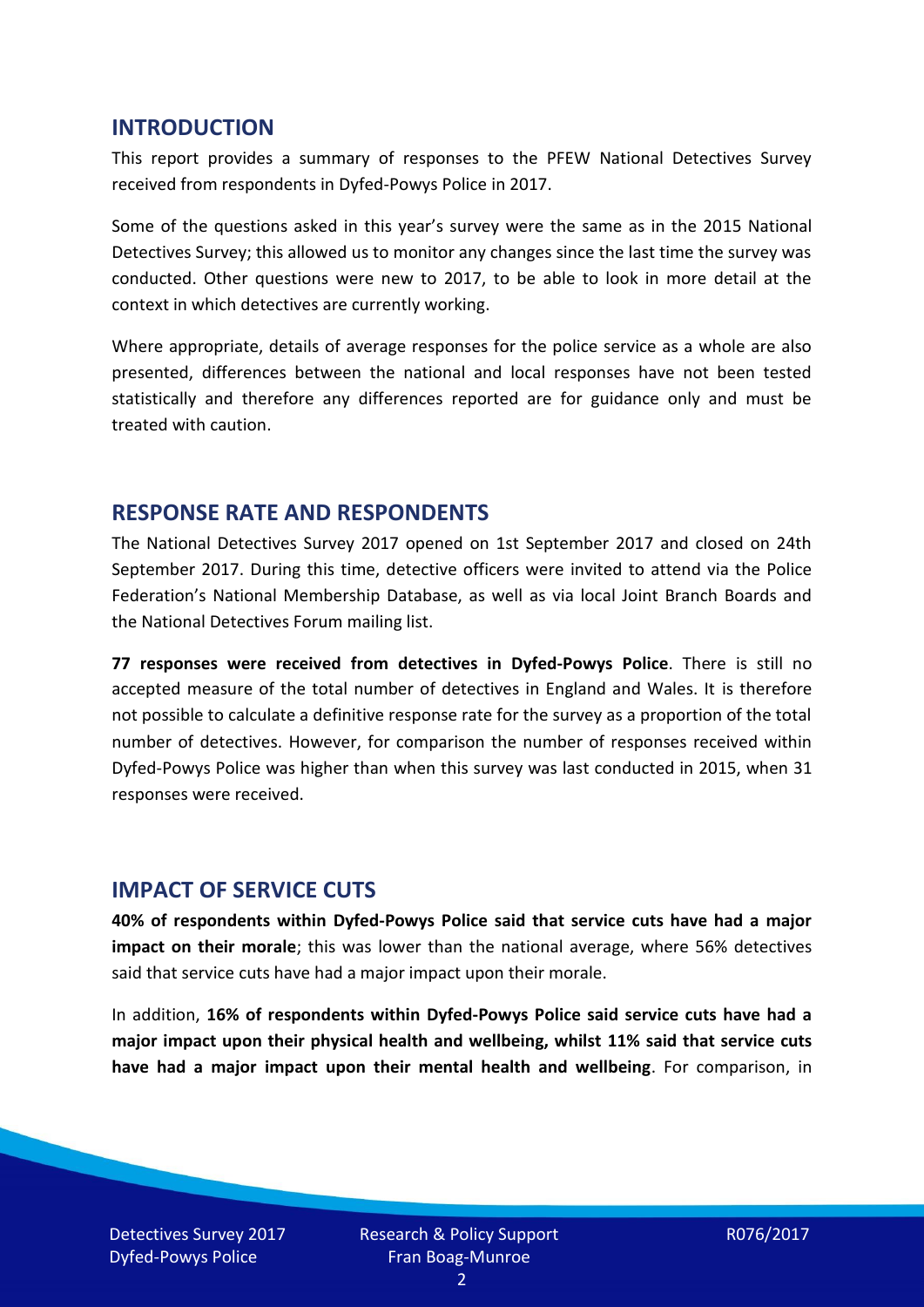England and Wales as whole 27% of detectives said that service cuts have had a major impact on their physical health and wellbeing and also on their mental health and wellbeing.

| How, if at all, have<br>service cuts affected | No impact | <b>Minor impact</b> | <b>Moderate</b><br>impact | <b>Major impact</b> |
|-----------------------------------------------|-----------|---------------------|---------------------------|---------------------|
| <b>Your morale</b>                            | 7%        | 20%                 | 34%                       | 40%                 |
| Your physical health and<br>wellbeing         | 16%       | 32%                 | 37%                       | 16%                 |
| Your mental health and<br>wellbeing           | 15%       | 32%                 | 43%                       | 11%                 |

**57% of respondents in Dyfed-Powys Police said that service cuts have substantially increased their overall workload; 43% said that service cuts have substantially increased how fatigued they feel; and 37% said that service cuts have substantially increased how stressful they find their jobs**. Comparison of these proportions in Dyfed-Powys Police to England and Wales as a whole can be found in the table below.

|                                    | <b>Dyfed-Powys Police</b>                               | <b>England and Wales</b>                                |
|------------------------------------|---------------------------------------------------------|---------------------------------------------------------|
| Your overall workload              | 57% substantially increased<br>(37% slightly increased) | 62% substantially increased<br>(32% slightly increased) |
| How fatigued you feel              | 43% substantially increased<br>(45% slightly increased) | 53% substantially increased<br>(38% slightly increased) |
| How stressful you find your<br>job | 37% substantially increased<br>(45% slightly increased) | 49% substantially increased<br>(41% slightly increased) |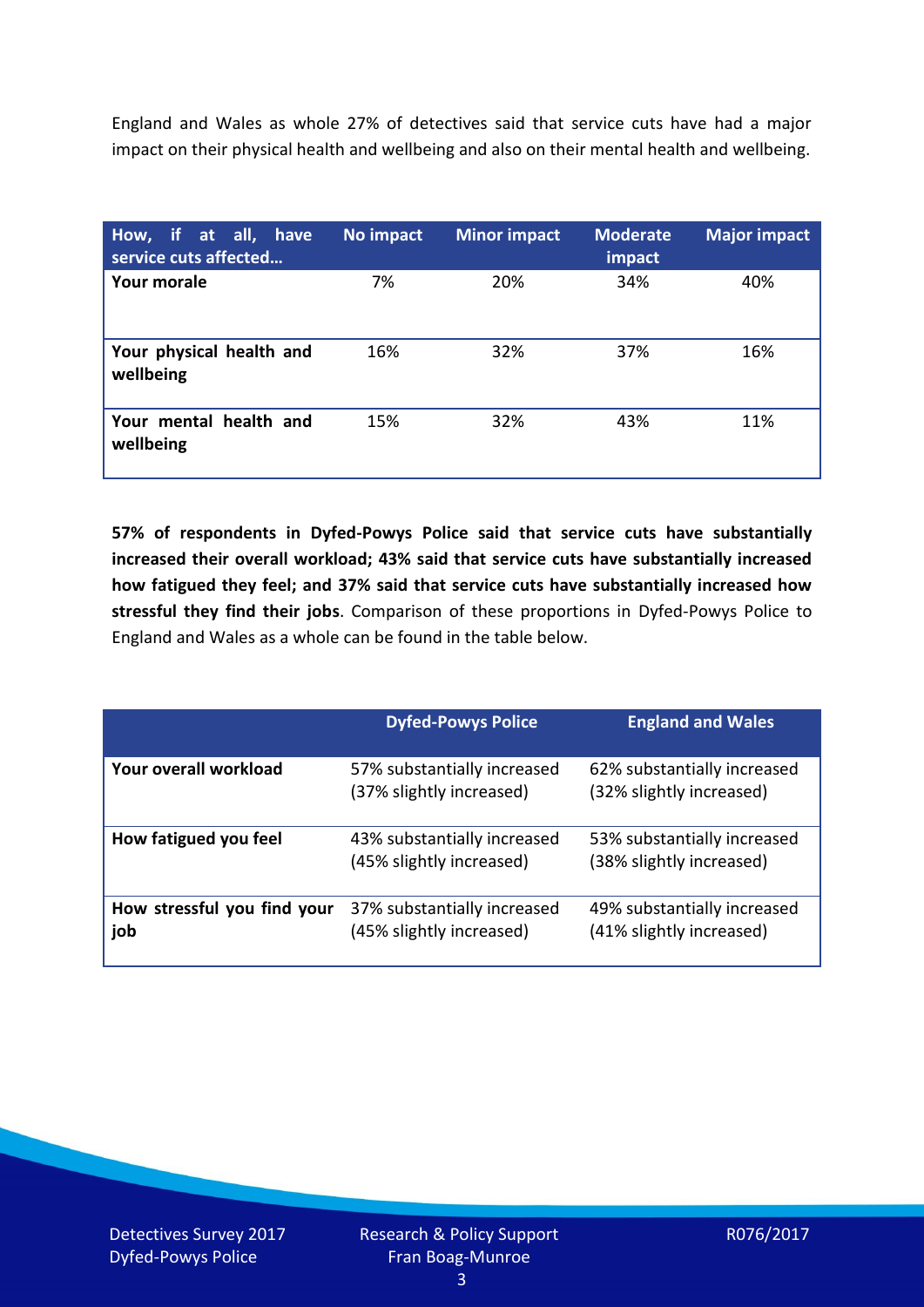## **WORKLOAD AND JOB DEMANDS**

**71% of respondents in Dyfed-Powys Police said that their workload in the last 12 months was either too high or much too high**. This is lower than the national average - in England and Wales as a whole, 76% of respondents said that their workload had been too high or much too high in the last 12 months.

35% of respondents in Dyfed-Powys Police said that their workload enabled them to provide the service needed to victims either most or all of the time; this compares to 27% of detectives in England and Wales as a whole. **The proportion of respondents in Dyfed-Powys Police who said that their workload enabled them to provide the service needed to victims either most or all of the time has increased since 2015** when 29% of respondents felt that they could provide the service needed either most or all of the time.

In addition, 30% of respondents in Dyfed-Powys Police said that their workload enabled them to provide the service needed to witnesses either most or all of the time, in comparison to 22% of detectives in England and Wales overall. **The proportion of respondents in Dyfed-Powys Police who said that their workload enabled them to provide the service needed to witnesses either most or all of the time has decreased since 2015**, when 32% of respondents felt that they could provide the service needed either most or all of the time.

| Does your workload enable<br>you to provide the service<br>needed to? | <b>Never</b> | <b>Sometimes</b> | Most or all of the<br>time |
|-----------------------------------------------------------------------|--------------|------------------|----------------------------|
| <b>Victims</b>                                                        | 5%           | 60%              | 35%                        |
| <b>Witnesses</b>                                                      | 7%           | 64%              | 30%                        |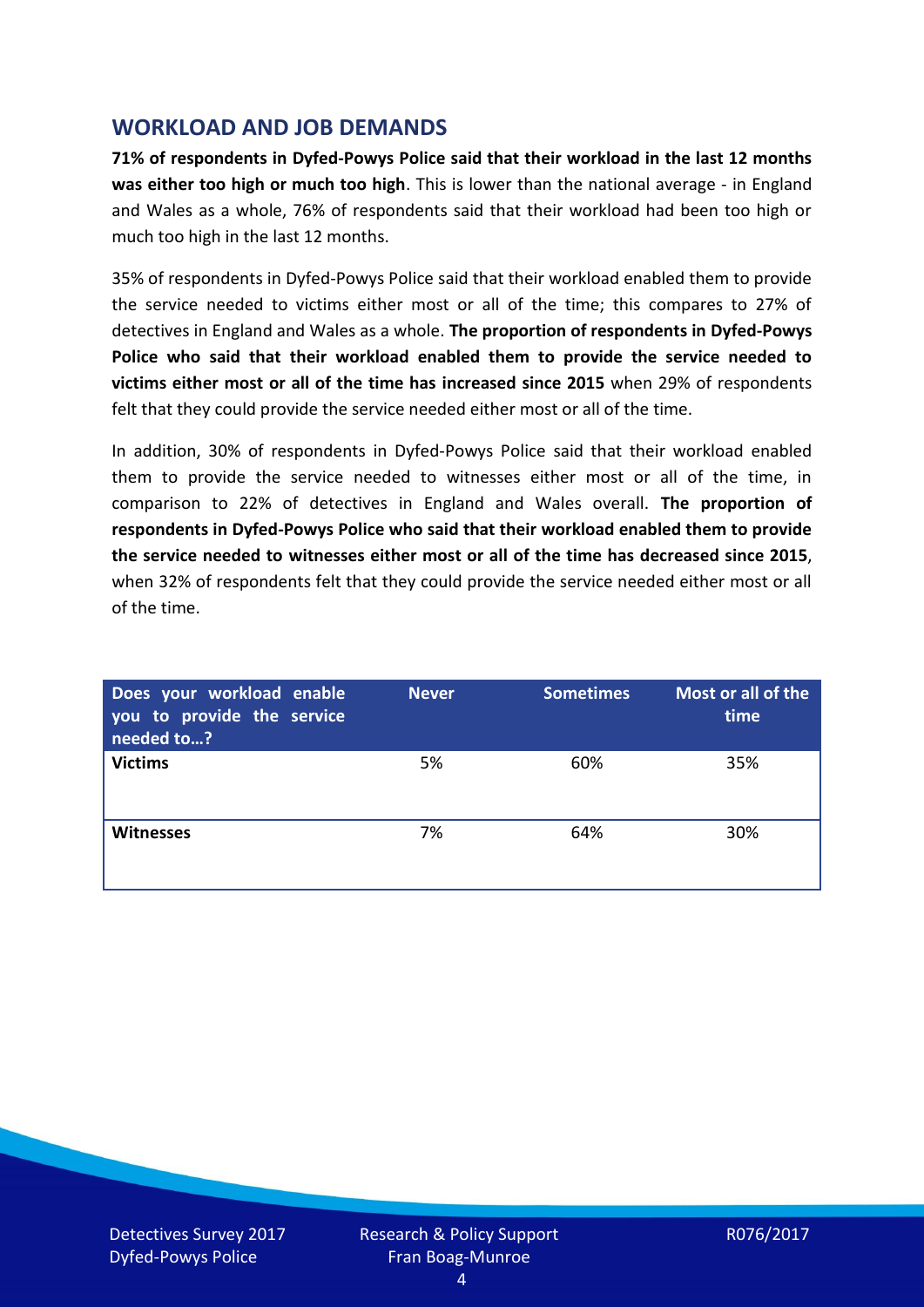## **JOB RELATED STRESS**

In Dyfed-Powys Police, **35% of respondents said that they felt emotionally drained from work either most or all of the time**. Nationally, this proportion was 48%. The proportion of respondents in Dyfed-Powys Police who said that they had felt emotionally drained from work either most or all of the time has decreased since 2015, when 42% of respondents said that they felt emotionally drained from work.

**35% of respondents in Dyfed-Powys Police said that their job was either very or extremely stressful**. This is the proportion of respondents who, in effect, report a non-diagnostic case of work-related stress within Dyfed-Powys Police.



In England and Wales as a whole 48% of detectives reported a case of work-related stress. Therefore **the proportion of respondents in Dyfed-Powys Police who reported a case of work-related stress was lower than the national average**. The reasons given by respondents in Dyfed-Powys Police for why they found their job stressful are presented below.

Detectives Survey 2017 Dyfed-Powys Police

Research & Policy Support Fran Boag-Munroe

R076/2017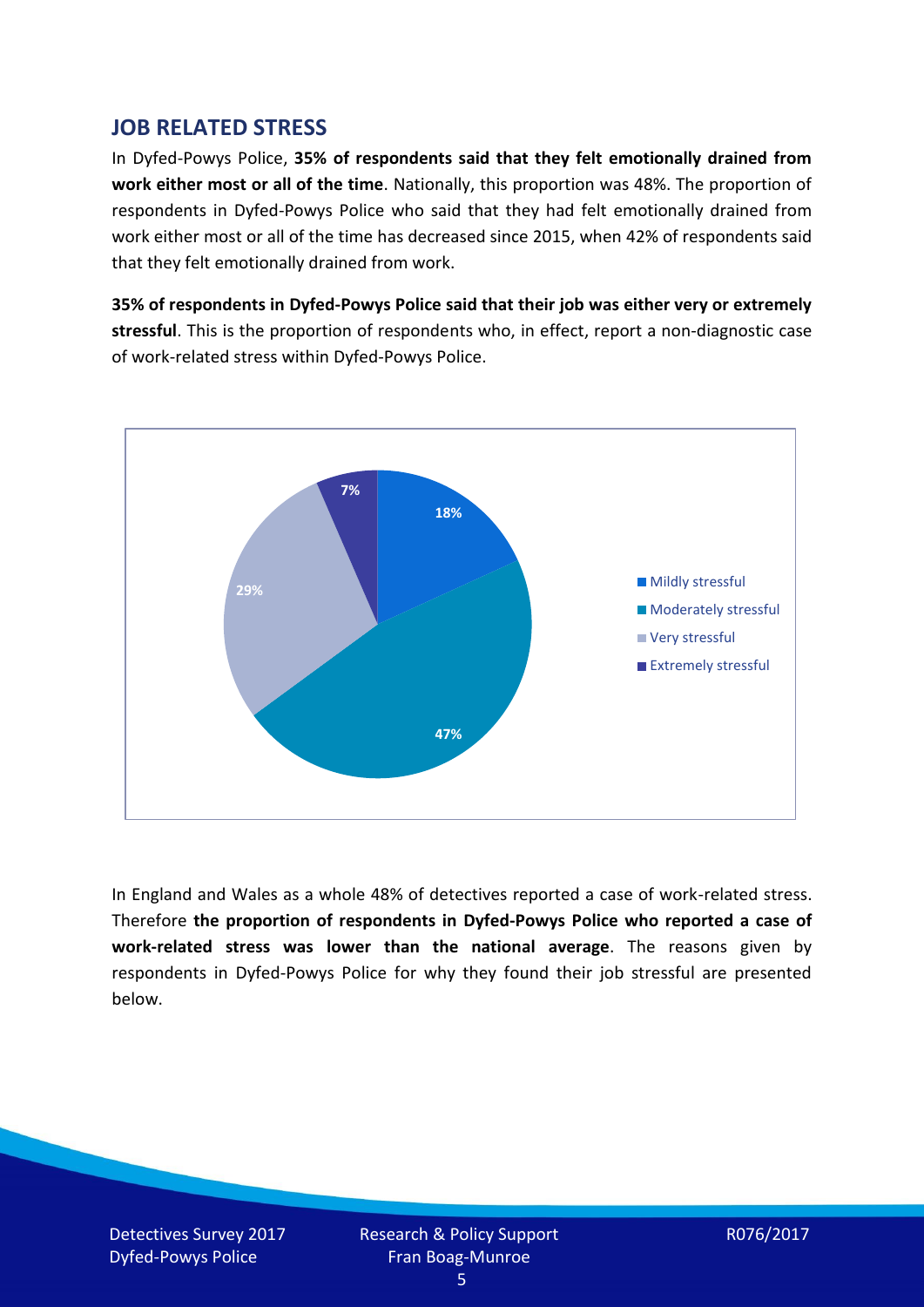| My job is stressful because                                                                | <b>Proportion</b><br>agreeing or<br>strongly<br>agreeing in<br><b>Dyfed-Powys</b> | <b>Proportion</b><br>agreeing or<br>strongly<br>agreeing in<br><b>England and</b> |
|--------------------------------------------------------------------------------------------|-----------------------------------------------------------------------------------|-----------------------------------------------------------------------------------|
|                                                                                            | <b>Police</b>                                                                     | <b>Wales</b>                                                                      |
| There are high levels of personal responsibility                                           | 92%                                                                               | 93%                                                                               |
| There aren't enough officers in my team/unit                                               | 83%                                                                               | 86%                                                                               |
| I feel like the general public and partner agencies often<br>have unrealistic expectations | 74%                                                                               | 82%                                                                               |
| The nature of my work is high-risk                                                         | 87%                                                                               | 80%                                                                               |
| I have a high workload                                                                     | 79%                                                                               | 80%                                                                               |
| There is frequent organisational change                                                    | 78%                                                                               | 79%                                                                               |
| My work is emotionally demanding                                                           | 74%                                                                               | 71%                                                                               |
| I don't have enough time to be able to do my job to a<br>standard of which I can be proud  | 53%                                                                               | 70%                                                                               |
| I am unable to meet all the conflicting demands on my<br>time at work                      | 51%                                                                               | 69%                                                                               |
| I am exposed to traumatic or distressing incidents and<br>material                         | 63%                                                                               | 64%                                                                               |
| I frequently have unrealistic time pressures                                               | 55%                                                                               | 61%                                                                               |
| There aren't enough opportunities for professional<br>development                          | 46%                                                                               | 57%                                                                               |
| I frequently have unachievable deadlines                                                   | 46%                                                                               | 57%                                                                               |
| I am often pressured to work long hours                                                    | 52%                                                                               | 51%                                                                               |
| My work-life balance is poor                                                               | 36%                                                                               | 43%                                                                               |
| I don't feel like I have enough support from<br>management                                 | 21%                                                                               | 40%                                                                               |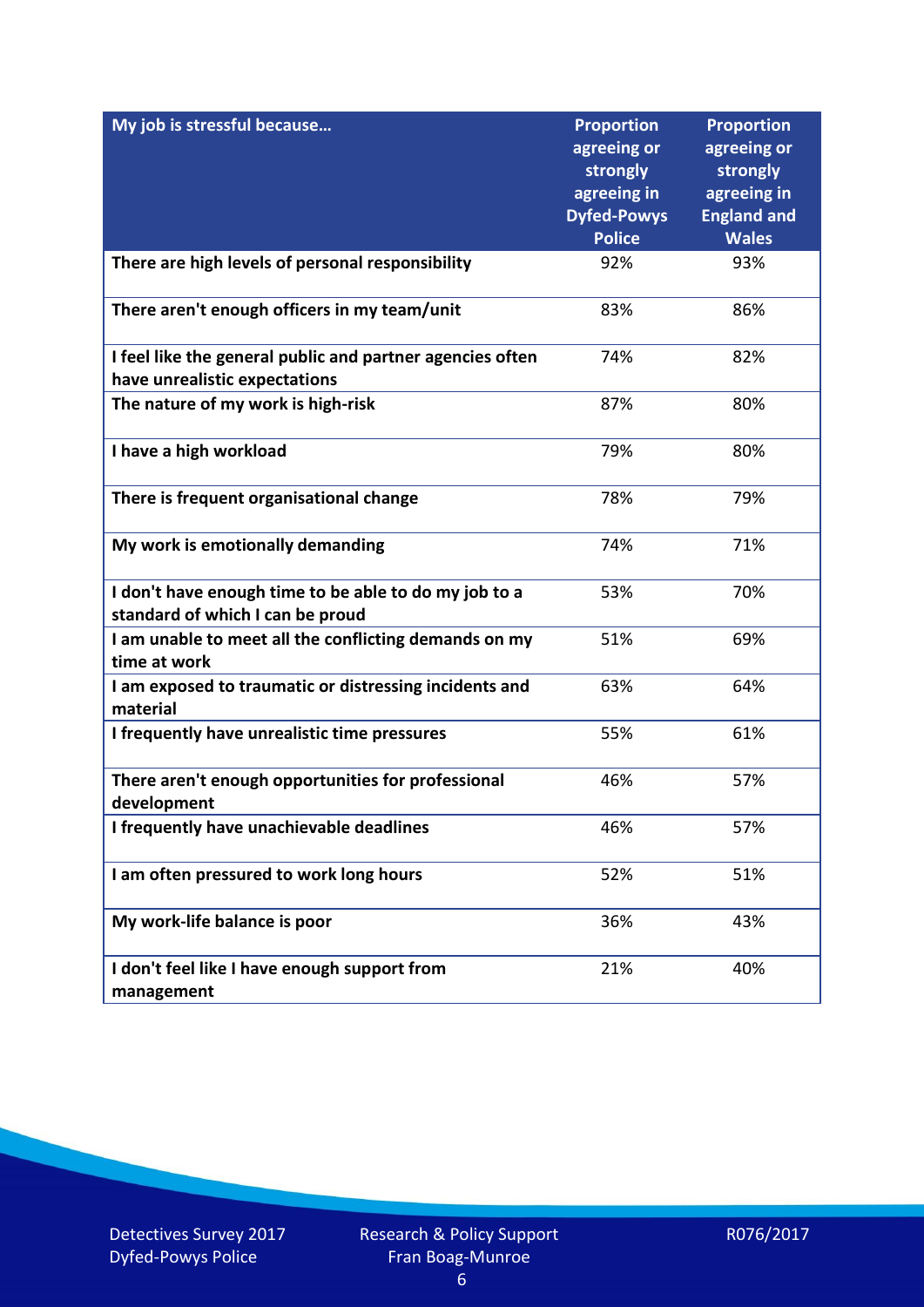# **ABSENCE AND ABSENCE BEHAVIOURS**

**Presenteeism** refers to a person attending work despite feeling that they should have taken sick leave due to their physical or mental health and wellbeing. **In Dyfed-Powys Police, 65% of respondents reported at least one instance of presenteeism associated with their physical health and wellbeing** in the last 12 months**; 41% of respondents reported at least one instance of presenteeism associated with their mental health and wellbeing**.

**Leaveism** refers to a person taking annual leave or rest days rather than sick leave for their physical or mental health and wellbeing. In the last year, **35% of respondents in Dyfed-Powys Police reported at least one instance of leaveism associated with their physical health and wellbeing**, whilst **20% of respondents in Dyfed-Powys Police reported at least one instance of leaveism associated with their mental health and wellbeing.**

Finally, **25% of respondents in Dyfed-Powys Police said that they had taken sickness absence due to their physical health and wellbeing** in the last 12 months. In addition, **7% of respondents said that they had taken sickness absence due to their mental health and wellbeing**.

Comparison of the proportions of respondents reporting presenteeism, leaveism and sickness absence in Dyfed-Powys Police with England and Wales as a whole can be found in the table below.

|                             |                                         | <b>Dyfed-Powys Police</b>             |                                         | <b>England and Wales</b>              |
|-----------------------------|-----------------------------------------|---------------------------------------|-----------------------------------------|---------------------------------------|
| At least one<br>instance of | <b>Physical health</b><br>and wellbeing | <b>Mental health</b><br>and wellbeing | <b>Physical health</b><br>and wellbeing | <b>Mental health</b><br>and wellbeing |
| Presenteeism                | 65%                                     | 41%                                   | 71%                                     | 54%                                   |
| Leaveism                    | 35%                                     | 20%                                   | 42%                                     | 33%                                   |
| <b>Sickness</b><br>absence  | 25%                                     | 7%                                    | 35%                                     | 14%                                   |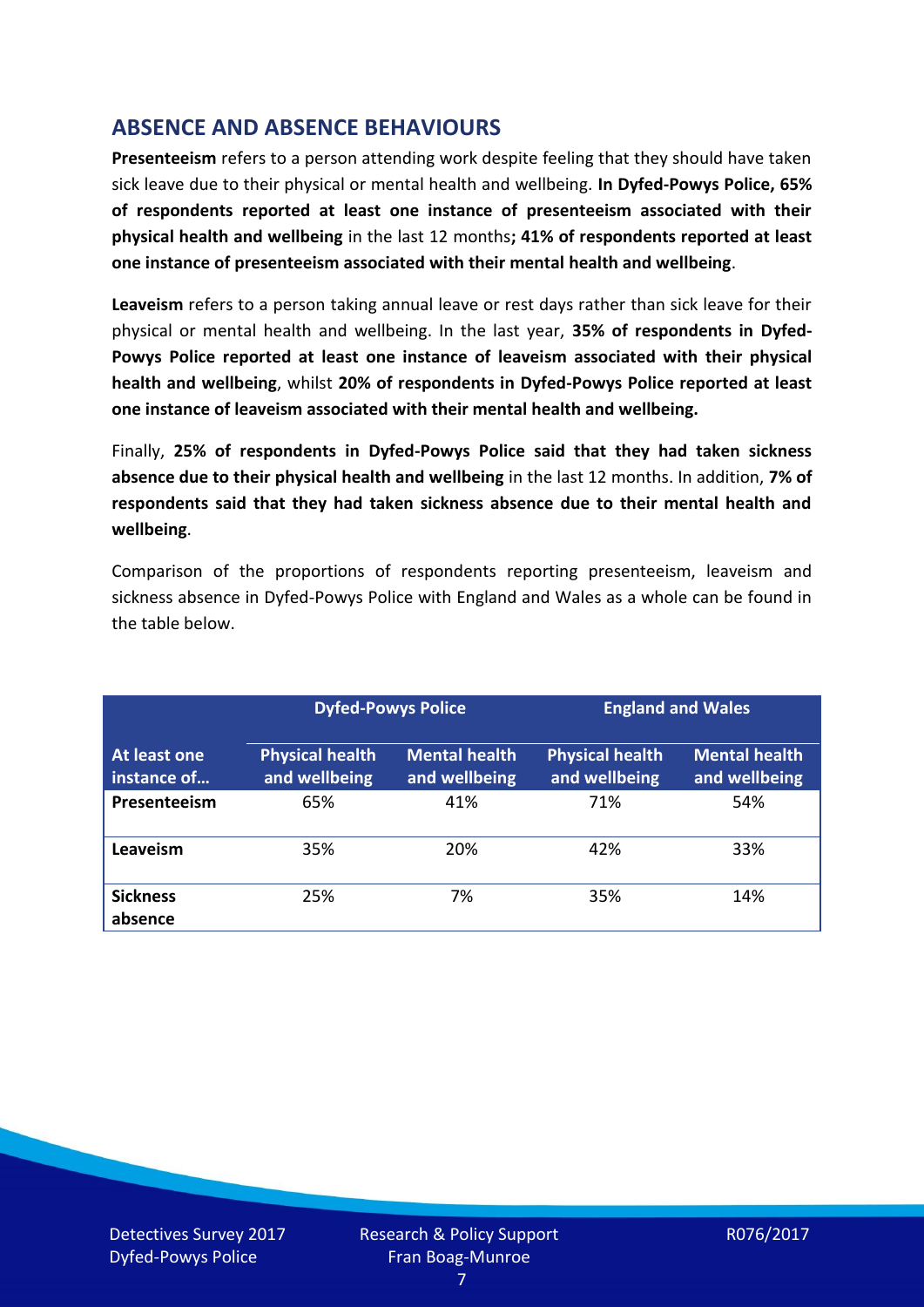### **VIEWS ABOUT THE JOB**

**77% of respondents in Dyfed-Powys Police felt that the role of the detective was seen as less valuable to the force than it used to be.** This compares with 85% of detectives in England and Wales as a whole who said that they felt the role of the detective was now less valuable.

Respondents in Dyfed-Powys Police were less likely to be dissatisfied than satisfied with their jobs, with **18% of respondents saying that they were dissatisfied and 64% of respondents saying that they were satisfied**. In comparison, 36% of detectives in England and Wales as a whole said that they were dissatisfied with their jobs, whilst 45% of respondents said that they were satisfied.

In addition, **the proportion of respondents in Dyfed-Powys Police who said that they were dissatisfied with their job has decreased since 2015**, when 23% of respondents reported job dissatisfaction.

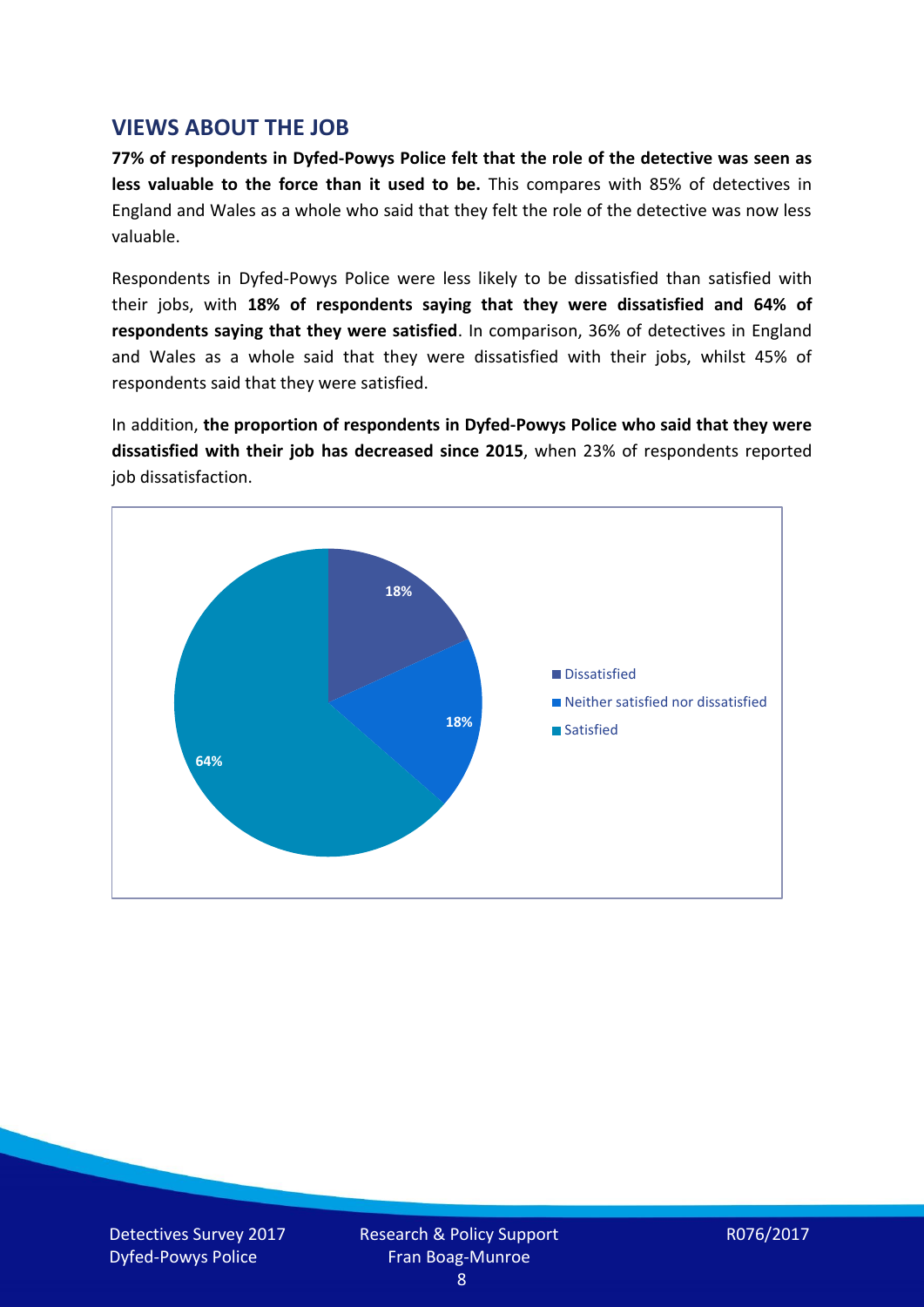# **TRAINING AND CONTINUOUS PROFESSIONAL DEVELOPMENT**

**48% of respondents in Dyfed-Powys Police said that they had difficulties securing specific training opportunities**. This has increased since 2015, when 33% of respondents in Dyfed-Powys Police reported difficulties securing specific training opportunities.

The proportion of respondents in Dyfed-Powys Police who said that they had difficulties securing training opportunities is lower than the national average, where this year 51% of detectives said that they had difficulties securing training.

In addition, **56% of respondents in Dyfed-Powys Police said that they were rarely given enough time to stay up-to-date with the latest developments in their area of work**. This compares to 56% of respondents in England and Wales as a whole. This proportion is higher than in 2015, when 52% of respondents in Dyfed-Powys Police said that they rarely had enough time to keep up-to-date with the latest developments.

| Are you given enough time<br>to stay up-to-date with the<br>latest developments in your<br>area of work? | <b>Dyfed-Powys Police</b> | <b>England and Wales</b> |
|----------------------------------------------------------------------------------------------------------|---------------------------|--------------------------|
| Rarely                                                                                                   | 56%                       | 56%                      |
| <b>Sometimes</b>                                                                                         | 40%                       | 41%                      |
| <b>Always</b>                                                                                            | 4%                        | 4%                       |

A list of reasons why respondents in Dyfed-Powys Police said that they were not able to stay up-to-date with the latest developments in their field can been found in the table below.

| It is difficult to stay up-to-date with the latest developments in<br>my field because          | Dyfed-<br><b>Powys</b><br><b>Police</b> | <b>England</b><br>and Wales |
|-------------------------------------------------------------------------------------------------|-----------------------------------------|-----------------------------|
| I have too many competing priorities                                                            | 82%                                     | 79%                         |
| There is no time set aside by my management for study                                           | 74%                                     | 76%                         |
| There are not enough officers to cover my day-to-day work for<br>me to attend relevant training | 73%                                     | 76%                         |
| My workload is too high                                                                         | 69%                                     | 76%                         |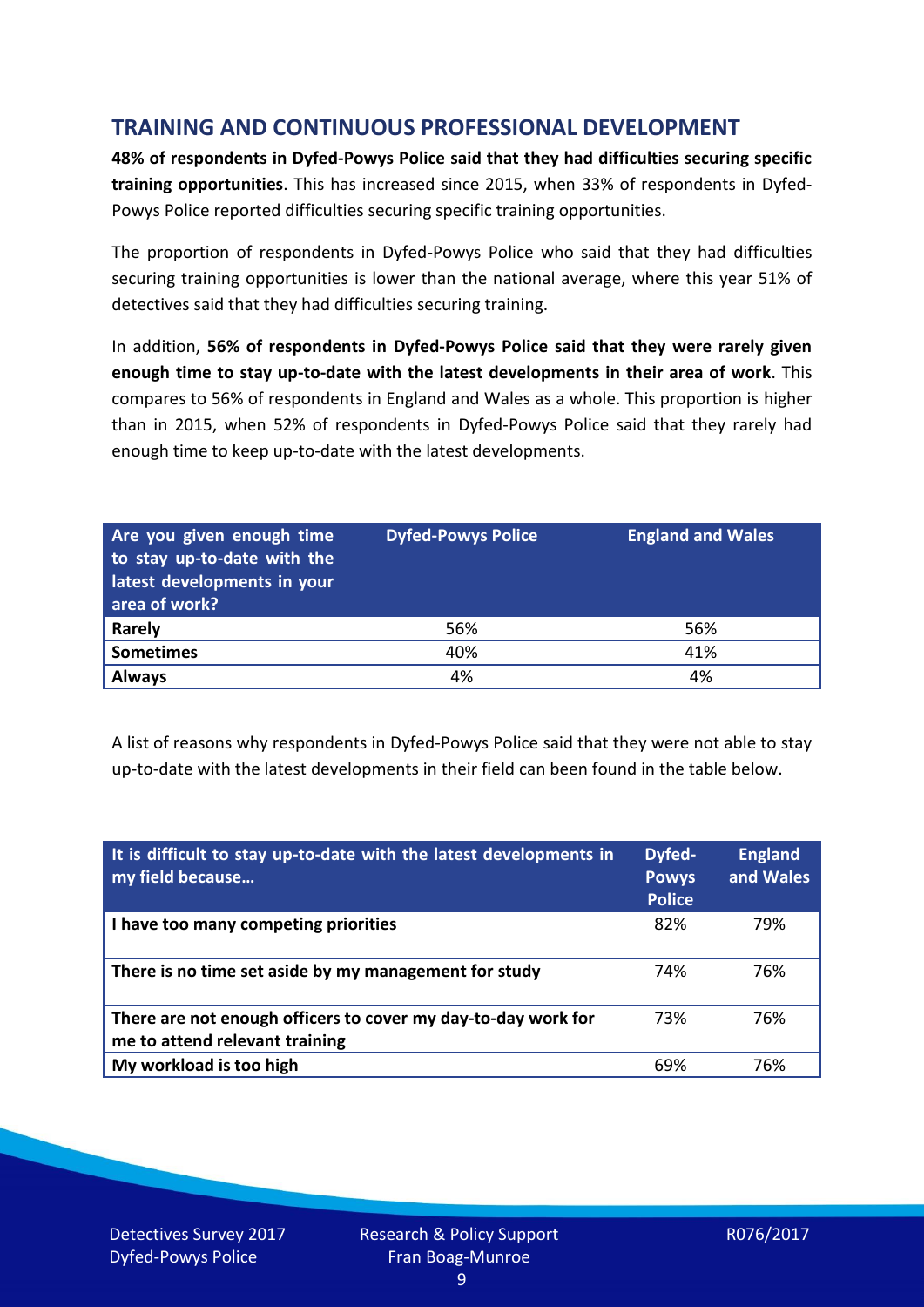| I have too many other commitments                                                        | 69% | 75% |
|------------------------------------------------------------------------------------------|-----|-----|
| The online learning package provided by NCALT is poorly<br>delivered                     | 65% | 73% |
| There are not enough formal training days                                                | 73% | 72% |
| I am too tired at the end of the day                                                     | 66% | 71% |
| Access to knowledge management systems that help<br>communicate new developments is poor | 47% | 51% |
| There is a lack of training staff                                                        | 36% | 46% |
| There is no appropriate training available                                               | 32% | 44% |

# **ATTRACTION AND RETENTION**

**38% of respondents in Dyfed-Powys Police said that they would not change their career path, whilst 17% couldn't think of any job they would prefer**. 10% of respondents said that they would like to change their posting but remain a police officer.

In comparison, 7% of respondents in Dyfed-Powys Police said that they would like to change jobs and stop being a police officer, 22% said that they would take any other job but with similar earnings and benefits, and 7% would quit immediately if they could find something else to do.

**The proportion of respondents in Dyfed-Powys Police who said that they would quit immediately if they could find something else to do has decreased since 2015**, when 13% of respondents said that they would quit immediately if they could.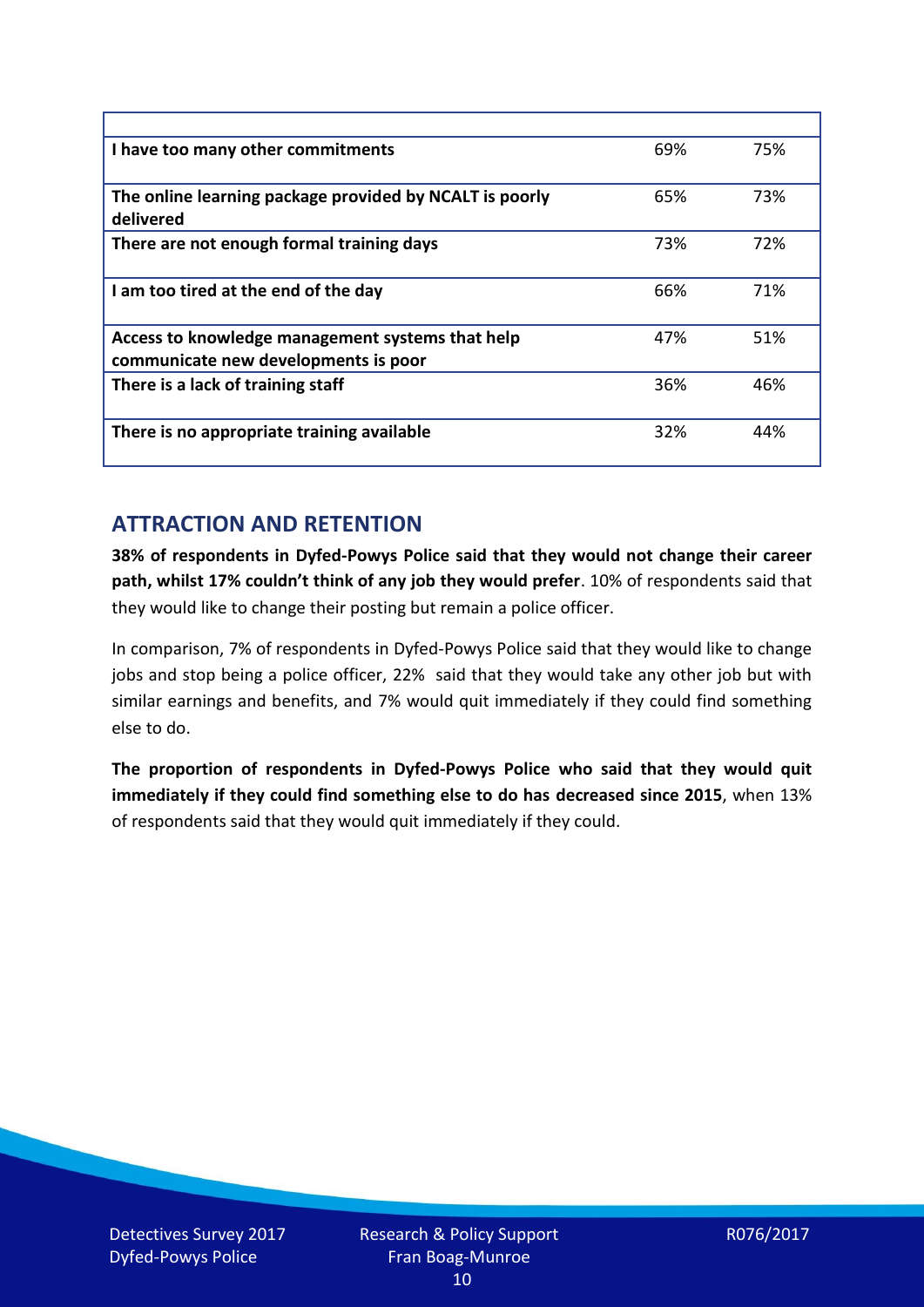|                                                                            | <b>Dyfed-Powys Police</b> | <b>England and Wales</b> |
|----------------------------------------------------------------------------|---------------------------|--------------------------|
| I would not change my<br>career path                                       | 38%                       | 22%                      |
| I can't think of any job I<br>would prefer                                 | 17%                       | 14%                      |
| I would like to change my<br>posting but remain a police<br>officer        | 10%                       | 14%                      |
| I would like to change my<br>job and stop being a police<br>officer        | 7%                        | 14%                      |
| I would take almost any<br>other job with similar<br>earnings and benefits | 22%                       | 26%                      |
| I would quit immediately if I<br>could find something else to<br>do        | 7%                        | 10%                      |